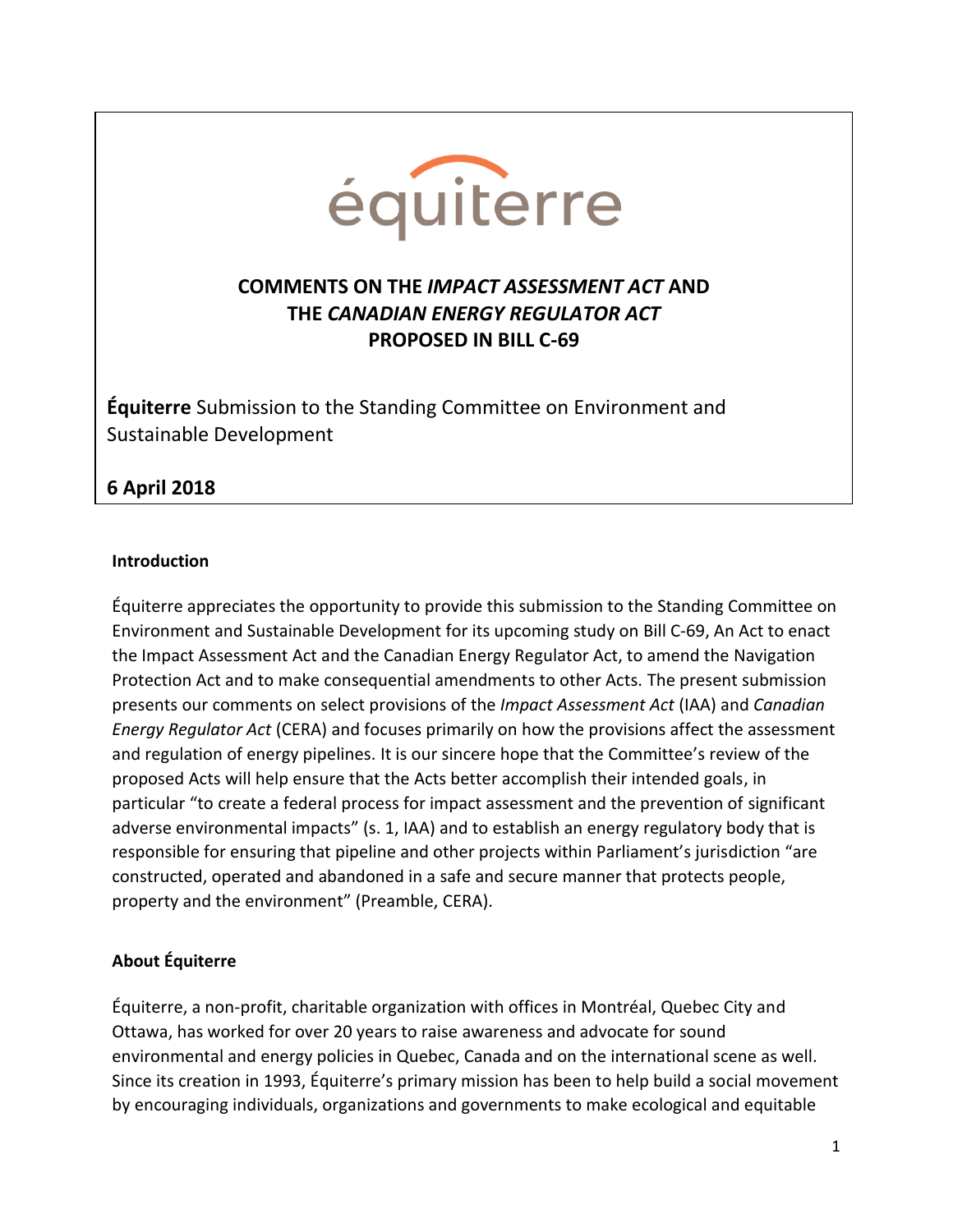choices, in a spirit of solidarity. Our organization includes 20,000 members and more than 150,000 supporters located largely in Eastern Canada, and also manages the world's largest community supported agriculture program, with over 120 organic farms in Quebec. As a leading organization covering the full gamut of environmental and energy issues in Canada, including clean energy, transportation, climate change, ecofiscal policy, water and air quality, family farms, and social justice, Équiterre is well-positioned to offer recommendations on Bill C-69.

## **Scope of our comments on Bill C-69**

 $\overline{\phantom{a}}$ 

Équiterre's comments and recommendations on Bill C-69 are focused mainly on the application of the bill to matters concerning pipelines. Furthermore, in light of the very short time-frame for providing comments on Bill C-69 and in order to respect the page limit, Équiterre's comments and recommendations focus primarily on what we view as shortcomings of the IAA and CERA rather than on praise. We trust the Committee understands our choice of approach.

# **COMMENTS ON THE PROPOSED** *IMPACT ASSESSMENT ACT (PART 1, BILL C-69)*

Before presenting our comments and recommendations, we wish to make several preliminary points for context. First, Équiterre intends to offer additional comments on criteria for the inclusion of designated projects in regulations in the context of the upcoming period for comments on the "Consultation Paper on Approach to Revising the Project List". Second, please note that in the following comments, the word "Agency" refers to the Impact Assessment Agency that would be created under the IAA.

### **STRENGTHEN ATTENTION TO CLIMATE AND MEETING CANADA'S CLIMATE OBLIGATIONS**

Équiterre applauds that climate change and Canada's obligations to meet international agreements related to climate change receive specific mention in the Act, at least in several key provisions. This is a critical development in light of the fact that a recent analysis indicates that Canada's primary policy package for reducing greenhouse gas emissions, *the Pan-Canadian Framework on Clean Growth and Climate Change*, will fall short of achieving Canada's international commitment under the *Paris Climate Accord*. 1 In light of the fact that this shortfall is estimated to be approximately 3.7 times larger than the original 44 MMT gap originally estimated by the government,<sup>2</sup> the need for greater attention to climate change – perhaps the most "adverse environmental impact" of our time – is more urgent than ever before.

Équiterre is pleased that under s. 22(1), Canada's climate change commitments are to be considered in *all* impact assessments, whether by the Agency or by review panel, and that they

<sup>&</sup>lt;sup>1</sup> Jeffrey Rissman, Robbie Orvis, Brianne Riehl, Benjamin Israël, Bora Plumptre. "Enhancing Canada's Climate Commitments: Building on the Pan-Canadian Framework". March 2018. Available at: [http://www.pembina.org/reports/eps-enhancing-canadas-climate-commitments.pdf.](http://www.pembina.org/reports/eps-enhancing-canadas-climate-commitments.pdf) (Accessed April 6, 2018).  $<sup>2</sup>$  Ibid.</sup>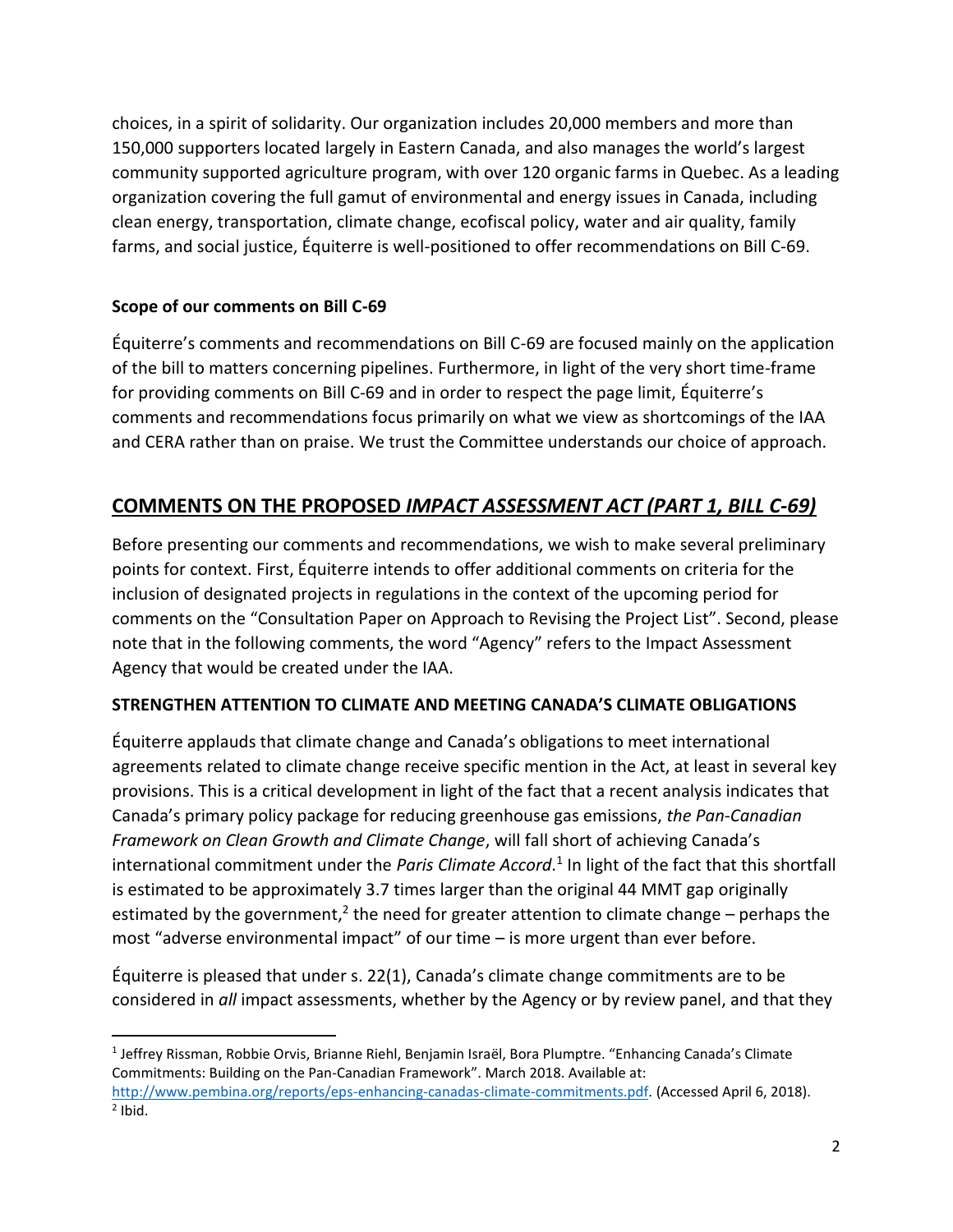appear as one of five core factors that must be considered by the Minister, or by Cabinet for review panels, in deciding whether or not a project with adverse impacts should still be approved on the basis of public interest, per s. 63. These kinds of measures flow logically from the language in the Act's Preamble, which states, *inter alia*:

Whereas the Government of Canada recognizes that impact assessment contributes to Canada's ability to meet its environmental obligations and its commitments in respect of climate change;

In order, however, to acknowledge that Canada needs to take concrete measures now to avoid its worst impacts in future years – a future which seems increasingly closer with each new scientific report – the Act requires strengthening and modification in a number of areas. Toward this end, Équiterre respectfully submits that the modifications to the legislation presented below would substantially improve the proposed *Impact Assessment Act.*

1. AMEND s. 63 to replace the requirement that decisions "must include a consideration of the following factors" with a requirement that decisions "be based on the following factors." Factor (e) in the list of factors in s. 63 is "the extent to which the effects of the designated project hinder or contribute to the Government of Canada's ability to meet its environmental obligations and its commitments in respect of climate change."

Ideally, the factors language that currently appears in both s. 22(1)(i) and s. 63 (e) of the Act should be more comprehensive and incorporate language to specify that "effects of the designated project" include life cycle, direct, indirect and cumulative affects" and should speak of Canada's ability to meet both national and international agreements, including not only climate change, but environmental and biodiversity agreements as well.

- 2. AMEND s. 6 of the Act, which sets out the purposes of the legislation, in order to add climate change and meeting Canada's obligations as a Purpose of the Act, preferably using the language suggested in the item above, second paragraph.
- 3. AMEND s. 16(2) of the Act in order to add the language on the requirement of meeting Canada's climate obligations to the factors the Agency must use in making its screening decision on whether or not a project requires an impact assessment.
- 4. MODIFY the Act in order to ensure that all projects and strategic undertakings of a climatically-important nature are subject to IA, not simply those "designated projects" that happen to make it to the project list.
- 5. ADD a provision to the Act that would prohibit approval of those projects that would hinder Canada's ability to meet its climate commitments.
- 6. AMEND s. 109 of the Act on regulation-making power in order to clarify climate-related requirements to ensure that impact assessments adapt to evolving science, information and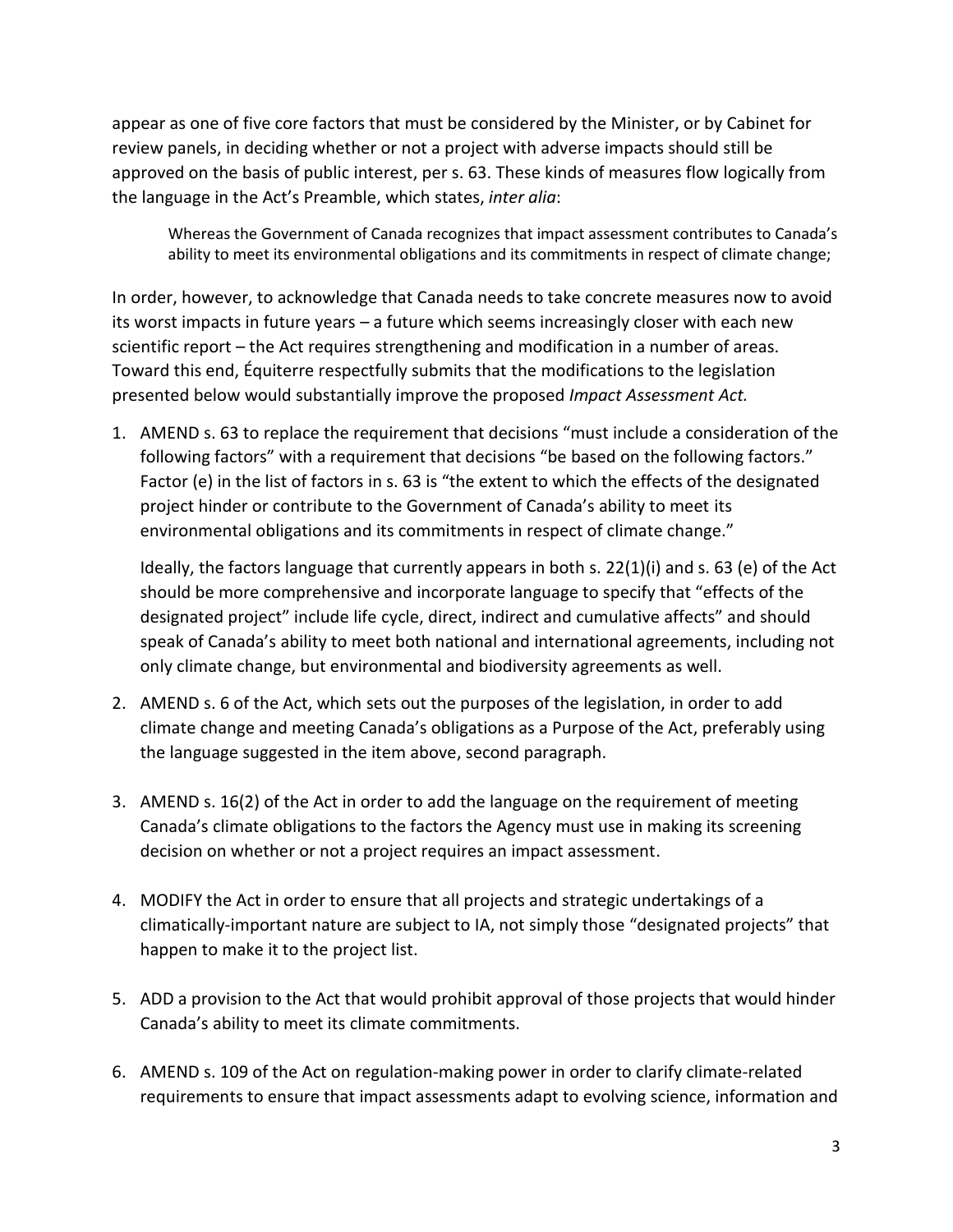international commitments.

- 7. AMEND ss. 22(1) and 63(e) of the Act in order to require not just consideration of direct and incidental effects, but also all climate change-related emissions during a project's lifecycle.
- 8. AMEND s. 109 of the Act in order to add a provision that creates regulation-making power that clarifies climate-related requirements to ensure that impact assessments adapt to evolving science, information and to keep current with international commitments.

### **REDUCE DISCRETION AND ADD ACCOUNTIBILITY BY SPECIFYING CRITERIA AND GUIDANCE ON HOW FACTORS ARE TO BE TREATED AND WEIGHED IN KEY DECISIONS**

In general, the structure of the Act leaves too much discretion to the Minister and Cabinet in exactly how they will weigh, balance and otherwise treat the various factors that "must" be considered in making project determinations. The core of the discretion problem lies with what is *not* currently included in s. 63, the central provision on decision-making power through which the Minister or Cabinet (depending whether the IA is conducted by the Agency or by a review panel) determine whether or not a project evaluated as one likely to have adverse impacts is still to be considered in the public interest. Accordingly, Équiterre offers the following modifications to reduce discretion and better serve the intent of the Act.

9. AMEND s. 63 to include specific language that provides direction, criteria and accountability to both the Minister for reviews of Agency IA recommendations and to Cabinet for reviews of review panel IA recommendations in the determination of when projects with adverse impacts may be said to be within the public interest.

The reasons for this recommendation are threefold. First, there are no specifications about how the public interest factors are supposed to be applied – which leaves the door wide open for discretion. As currently structured, there is no guarantee that things like climate change impacts and Canada's ability to make its climate commitments will be given proper weight. Second, there are no criteria for identifying or evaluating what constitutes "adverse impacts". Third, there is no method set out for determining when adverse impacts are justified and why.

Équiterre strongly suggests that the Act be modified to address these lacunae. While the modifications need not all occur within s. 63, they need to appear explicitly somewhere in the Act and should be referenced accordingly in s. 63.

10. MODIFY the Act to provide impact assessment for a broader range of federally regulated projects that could create adverse impacts. Specifically, the Act needs to address projects that are neither "designated projects" nor non-designated projects on federal lands or projects outside of Canada with a federal proponent or federal funding. Ideally, the Act should include different assessment streams that are suitable to the size and nature of the projects and their potential affects.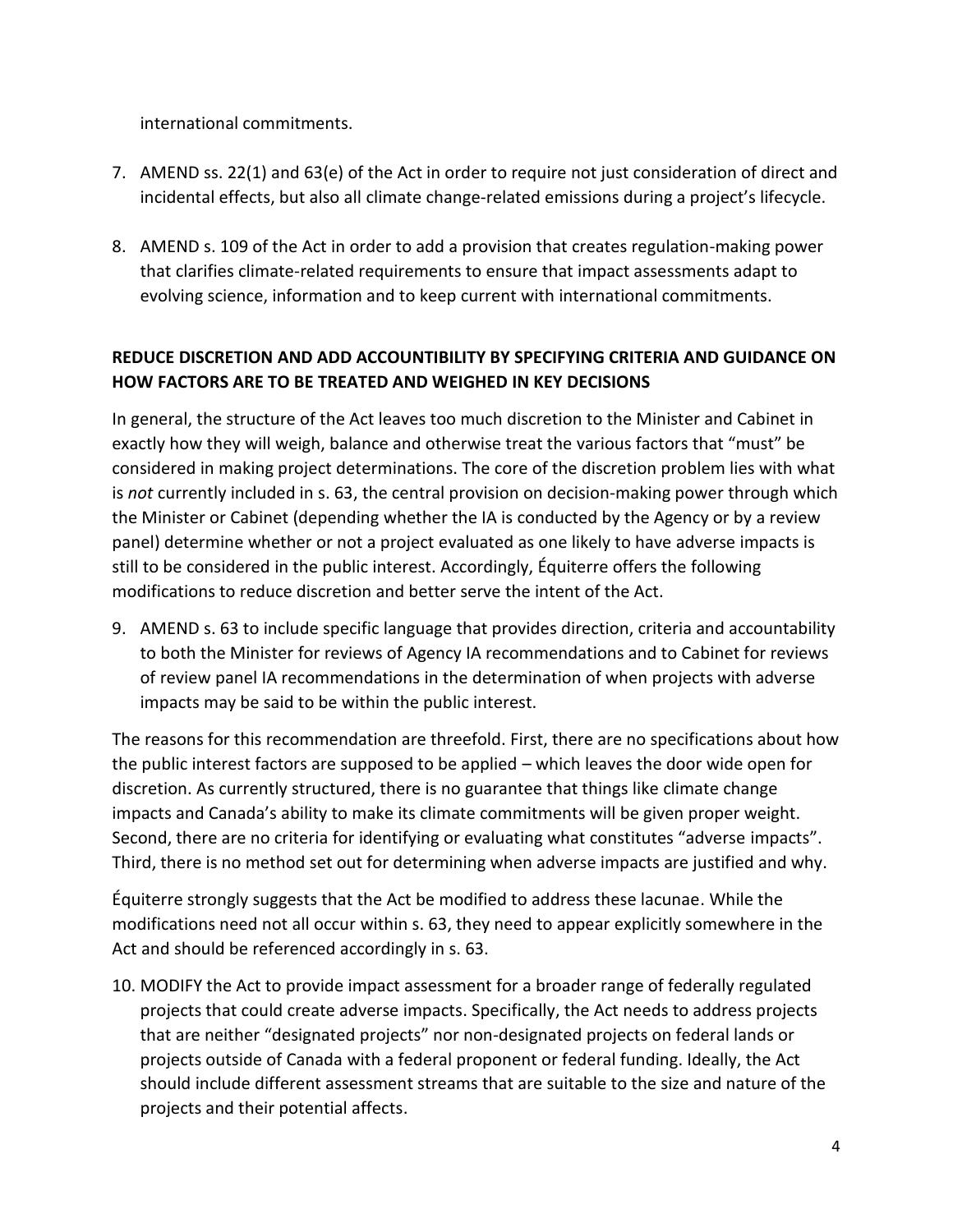Équiterre has serious concerns about the Project List approach, but given time and space constraints, we reserve our comments on this key issue for our upcoming submission on the "Consultation Paper on Approach to Revising the Project List".

11. AMEND s. 22(2), which currently lets the Agency or review panel (whichever is tasked with the impact assessment of a particular project) determine the SCOPE of all the factors listed in s. 22. There is too much discretion left to the Agency and the Minister on this. The public must have input on the scope of these factors, as it often has had under past environmental assessment regimes, because the scope of a factor can shape the weight and treatment of that factor in important ways.

### **MODIFY REVIEW PANEL PROVISIONS TO CURB REGULATOR INFLUENCE AND ENSURE FAIRNESS ON PROVINCIAL PARTICIPATION**

12. AMEND s. 47(3) on the composition of review panels, which currently requires that for energy projects (those regulated by CER), the Minister must establish the terms of reference *and* appoint a chairperson *and* at least two other members, one of whom must be someone recommended by the lead commissioner of the regulator. The requirement to choose "at least" one person the regulator recommends should be eliminated.

As currently drafted, the Act allows for situations in which regulators may be chairs of review panels or regulators may even comprise the majority of members on a panel. This is a critical problem and the provision must be amended to redress it.

13. STRIKE s. 39(2), which expressly prohibits collaboration with the provinces when dealing with projects falling under the CER, which of course includes pipeline projects. This provision is objectionable and must be eliminated in order to protect the constitutional right of provinces to evaluate projects with environmental impacts within their borders.

#### **IMPROVE PUBLIC PARTICIPATION WITH ADDITIONAL PUBLIC HEARINGS**

Équiterre is pleased to see that during what the Act refers to as the "Planning Phase", the period during which the Agency first examines a project to see whether or not an IA is even needed, the public *must* be invited to make comments (s. 11). While allowing public comments may suffice as a method of obtaining public input at this early stage, it does not suffice for certain subsequent stages in the process. In fact, *only* for designated projects that are referred to a Review Panel must there be a public hearing (s.  $51(1)(c)$ ). Accordingly, Équiterre makes recommendations below concerning public hearings.

14. AMEND s. 27 of the ACT on public participations in IAs conducted by the Agency in order to include an obligation to hold public hearings for these IAs (i.e., IAs that have not been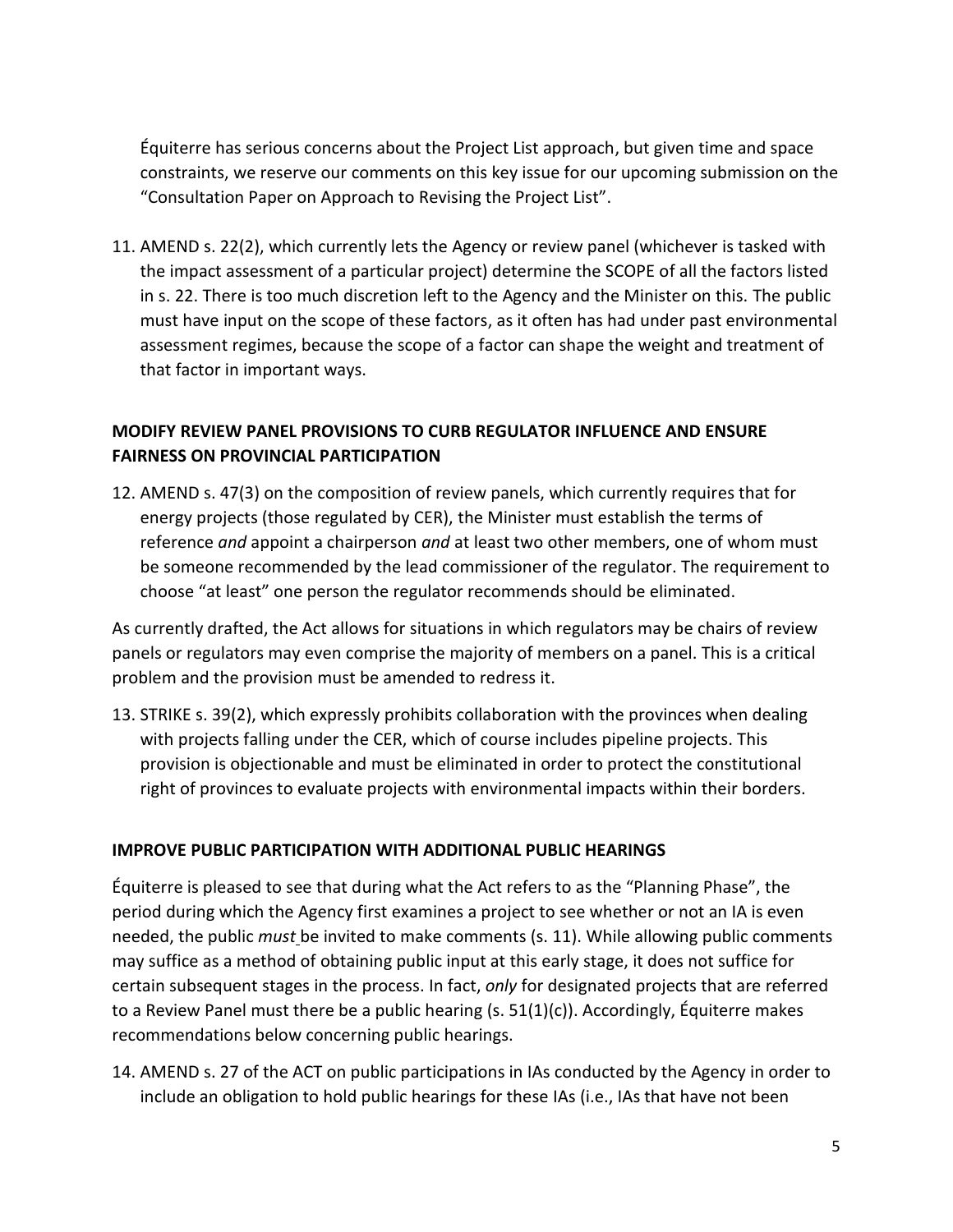referred to a Review Panel). As currently drafted, the Act allows for public input by way of written comments only.

- 15. AMEND s. 31 on substitution of IAs to other jurisdictions in order to add an obligation to hold public hearings. As currently drafted, the Act affords the public the opportunity to provide comments on a draft report of the assessment, but not a public hearing.
- 16. AMEND s. 53(3) concerning public hearings for designated projects referred to review panels, in order to ensure that only those aspects of evidence for which a witness, or the environment, may be harmed by disclosure of the evidence are suppressed during a public hearing. To clarify, it must not be allowed that entire public hearings can be avoided in situations where a witness has made the case that he or she, or the environment, may be harmed by disclosure of the evidence, then a public hearing is not required.

#### **IMPROVE PARTICIPANT FUNDING PROVISIONS**

Équiterre applauds the fact that the Agency "must" (s. 75) establish a Participant Funding Program (PFP) in four (4) areas under the IAA:

- For public participation in the Planning Phase ("the Agency's preparations for possible impact assessment")  $(s. 75(1)(a))$ ;
- For public participation in an IA carried out by the Agency (s. 75(1)(a));
- For public participation in an IA carried out by a Review Panel (s.  $75(1)(b)$ ); and
- For public participation in Regional or Strategic Impact Assessments (s.  $75(1)(c)$ ).

That said, there are several improvements that should be made in relation to the participant funding program aspect of the Act, in order to ensure the credibility of the process, build public trust and ensure the effectiveness of IAs. To this end, Équiterre offers these recommendations:

- 17. AMEND s. 75(2) in order to add an obligation of the Agency to establish a PFP for public participation in Impact Assessments carried out by other jurisdictions when the Minister has authorized substitution of another jurisdiction for federal jurisdiction.
- 18. STRIKE s. 75(2). Currently, the Act mandates that for IAs carried out by the Agency and not a Review Panel, there will be a list (created via regulations) that will determine exactly which kinds of projects will receive participant funding. This approach is overly and unreasonably restrictive and should be eliminated.

#### **ADD REVIEW AND APPEAL PROVISIONS – ABSENCE OF THESE PROVISIONS IS UNACCEPTABLE**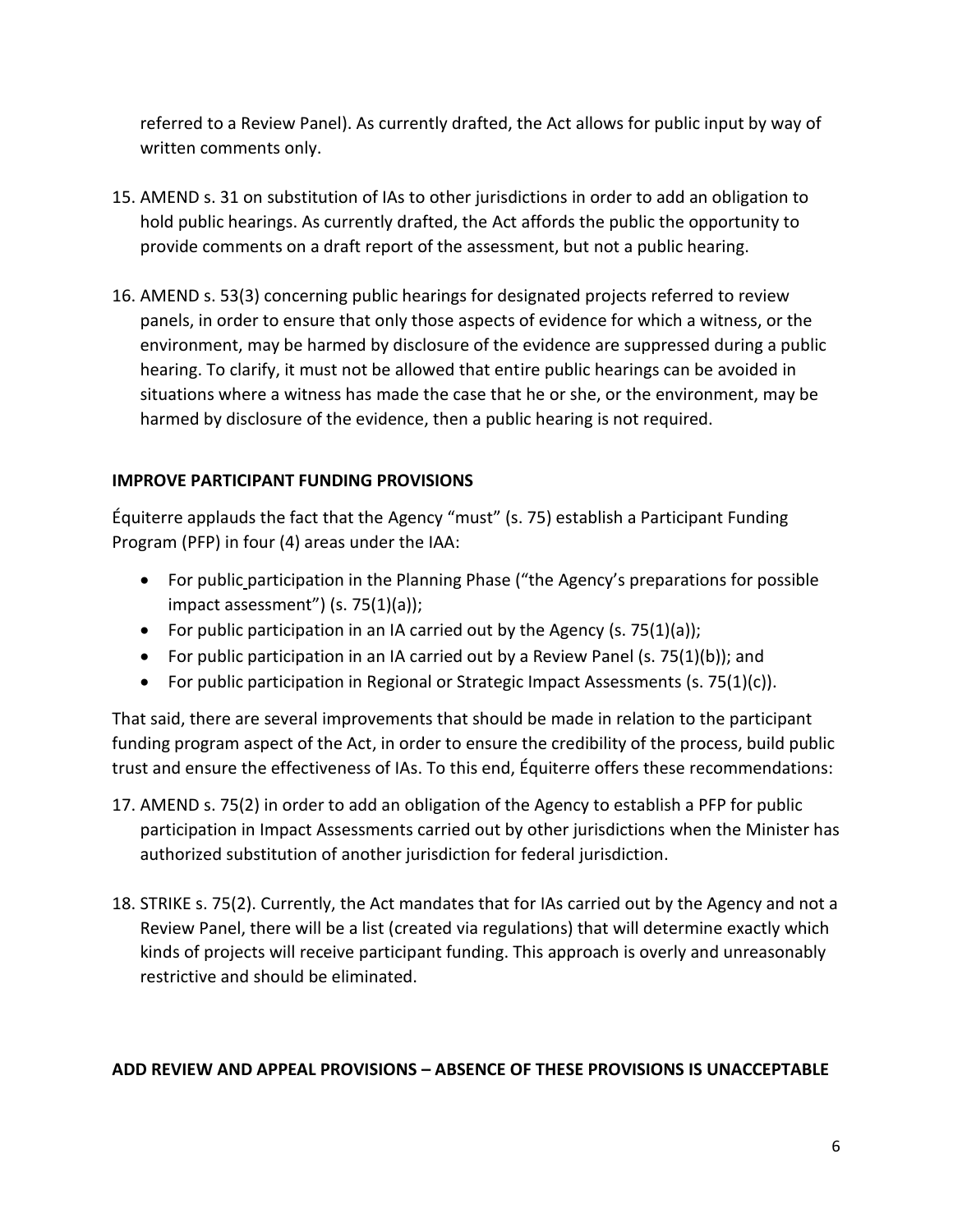The only provisions in the IAA relating to review and appeal apply only to orders made under the Act where an enforcement officer believes there may be a contravention of the Act (ss. 138- 139). Consequently, there are no review or appeal provisions concerning impact assessment decisions by the Minister or Cabinet. This should be rectified. A possible model for this language is found in the CERA, which unlike the IAA, the CERA has an entire section of the Act on review and appeals (ss.  $69 - 72$ ), including rules that:

- The Commission itself may review, vary or rescind any decision or order (s. 69);
- A party may appeal to the Commission to appeal its decision or order (s. 71); and
- "An appeal from a decision or order of the Commission on any question of law or of jurisdiction may be brought in the Federal Court of Appeal with the leave of that Court." (s. 72).

In light of the above, Équiterre makes the following recommendation:

19. ADD provisions to the Act that provide for review of decisions and a right of appeal for decisions made either by the Agency, Minister and Cabinet in relation to IAs, with internal review and appeal available for Agency decisions and appeal to the Federal Court of Appeal, with leave of that court, for decisions made by the Minister or Cabinet.

### **FIX INCONSISTENCIES BETWEEN FRENCH AND ENGLISH VERSIONS of the IAA**

A key example of inconsistency occurs under s. 22(1) on factors to be considered in an impact assessment, the English version is stricter than the French. To wit:

ENG: "The impact of a designated project must take into account the following factors" FR: "L'évaluation d'impact d'un projet désigné prend en compte les éléments suivants" (emphasis by underlining is ours).

This is a very substantial difference, with potentially serious consequences. It must be rectified and should be done in a way that more closely mirrors the English version, although we prefer the "must be based on" language recommended above. Other examples of problems include s. 53, the provision relating to the power of Review Panels to execute summonses and orders. In light of these examples, Équiterre strongly recommends the following:

20. ENSURE that proper, accurate and complete translations occur so that both the English and French versions of the Act are identical within the limits of linguistic translation.

#### **ENSURE THAT IMPACT ASSESSMENTS REMAINS PUBLICLY AVAILABLE, PERMANENTLY**

In order to ensure credibility, accountability and transparency of the process, Équiterre recommends the following: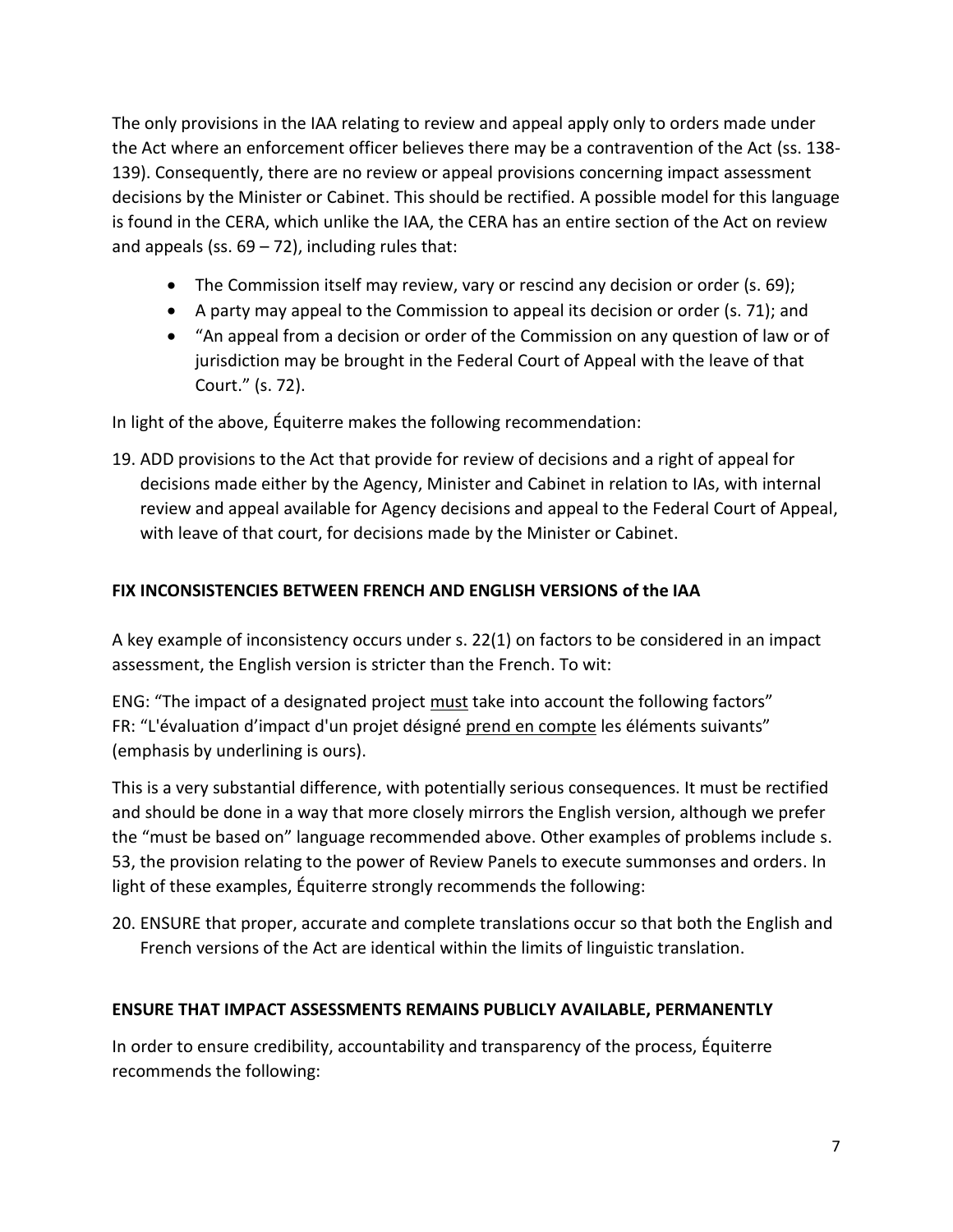21. AMEND s. 105(2)(e) in order to require that all information used in impact assessments remains publicly available on a permanent basis.

# **COMMENTS ON THE PROPOSED** *CANADIAN ENERGY REGULATOR ACT (CERA) (PART 2, BILL C-69)*

Équiterre is highly concerned that neither "climate" nor Canada's international obligations on climate change are mentioned anywhere in the CERA as currently drafted. While ss. 183(2)(j) and 262(2)(f) require the regulator to consider "environmental agreements entered into by the Government of Canada", we urge that in light of the importance of climate change to our energy future, specific reference should be made in the Act to "climate change" agreements. With this in mind, and the reminder that our comments and recommendations on the CERA cover only those aspects of the Act that touch on energy infrastructure such as pipelines, Équiterre offers the following recommendations:

- 22. AMEND s. 6(b) on purposes of the Act in order to specify that one of the purposes is "to ensure a healthy and stable climate for current and future generations.
- 23. AMEND s. 183(2) on "Factors to Consider" when the Canadian Energy Regulator (CER) makes its recommendations and report on granting a certificate (e.g., of operation), and AMEND s. 186(1) on subsequent Cabinet decisions, in order to harmonize them with the climate obligations language in ss. s. 22(1) and 63(e) of the IAA. Harmonization of the CERA and the IAA on climate change is essential for reasons discussed above.
- 24. AMEND s. 11 of the Act in order to add language on renewables, energy efficiency, and the climate impacts of energy choices to the part of the regulator's mandate concerning advice to government on energy matters. Currently, the mandate includes only "advising and reporting on energy matters" and should be expanded as suggested.
- 25. AMEND s. 80 of the Act to ensure that "energy and sources of energy in and outside Canada" includes renewable energy and efficiency in the provision about the regulator giving advice to government on energy matter.
- 26. AMEND s. 52 of the Act to make public hearings mandatory on pipeline matters within the restrained jurisdiction of the CERA. As currently drafted, the provision does not actually create an obligation of the regulator to hold hearings with respect to certificates on pipeline projects. Rather, it requires any hearings held to be public. An unambiguous obligation to hold public hearings is preferable and may help build public trust.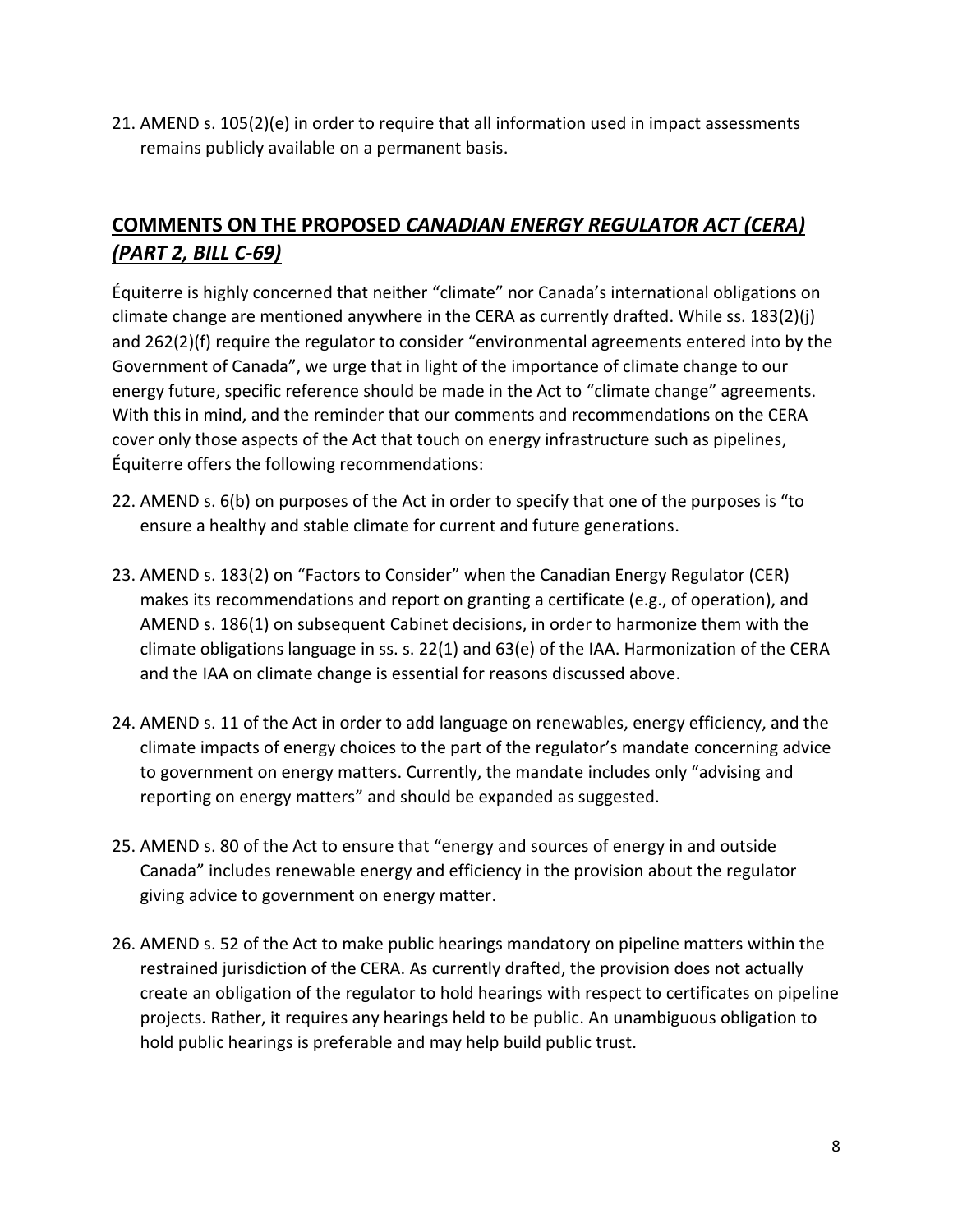- 27. AMEND Part 5 of the Act to include public hearings on offshore renewable projects. Currently, other parts of Bill C-69 allow for public hearings on pipeline matters within the jurisdiction of the CER, but there are no hearings provided for offshore renewable projects.
- 28. AMEND s. 75 of the Act in order to make participant funding mandatory for hearings held within the jurisdiction of the CER. As currently drafted, the regulator "may" set up a participant funding program.
- 29. AMEND s. 97 of the Act in order to reduce wide discretion that can otherwise be exercised by the Commission in exempting projects from regulations that the Commission make under s. 96, on matters such as design, construction, operation of pipelines, monitoring, etc. As currently drafted, s. 97 lets the Commission can simply exempt any projects from its regulations "as appropriate".
- 30. AMEND s. 32(2) of the Act to make inquiries by the regulator apply to pipeline incidents not just accidents.

This is a serious lacuna. As currently drafted, the inquiries provision in s. 32(2) applies only to accidents (e.g., injury to a person or property), not incidents, such as spills, exposed pipe segments, and other related safety failures that arise from non-accidental causes such as insufficient management and safety practices*.*

31. AMEND the conflict of interest provisions for CER Board of Directors (s. 16), Chief Operating Officer (s. 22) and Commissioners (s. 29) in order to ensure credibility, integrity and build public trust.

Currently, the first paragraph in each of the provisions on conflict or interest for these positions (ss. 16, 22, and 29), states that the various prohibitions mentioned (holding shares, working for energy companies, etc.) apply "while exercising the powers or performing the duties and functions". Instead, conflict of interest prohibitions should apply not only while they are " exercising the powers or performing the duties and functions of" their position, but from the moment they are appointed until the moment they leave the position or are terminated. As currently drafted, the prohibition does not appear to cover these persons during those moments, hours, days, etc., when they are not actually "exercising the powers or performing the duties and functions of their position", such as weekends and evenings for those with full-time positions. The risks are even greater for the part-time positions held by Directors and some Commissioners.

32. ADD a provision on "removal of Directors for Cause". While the Act includes a provision for removing a Commissioner for cause (s. 28(3)), there is no parallel provision for removing a